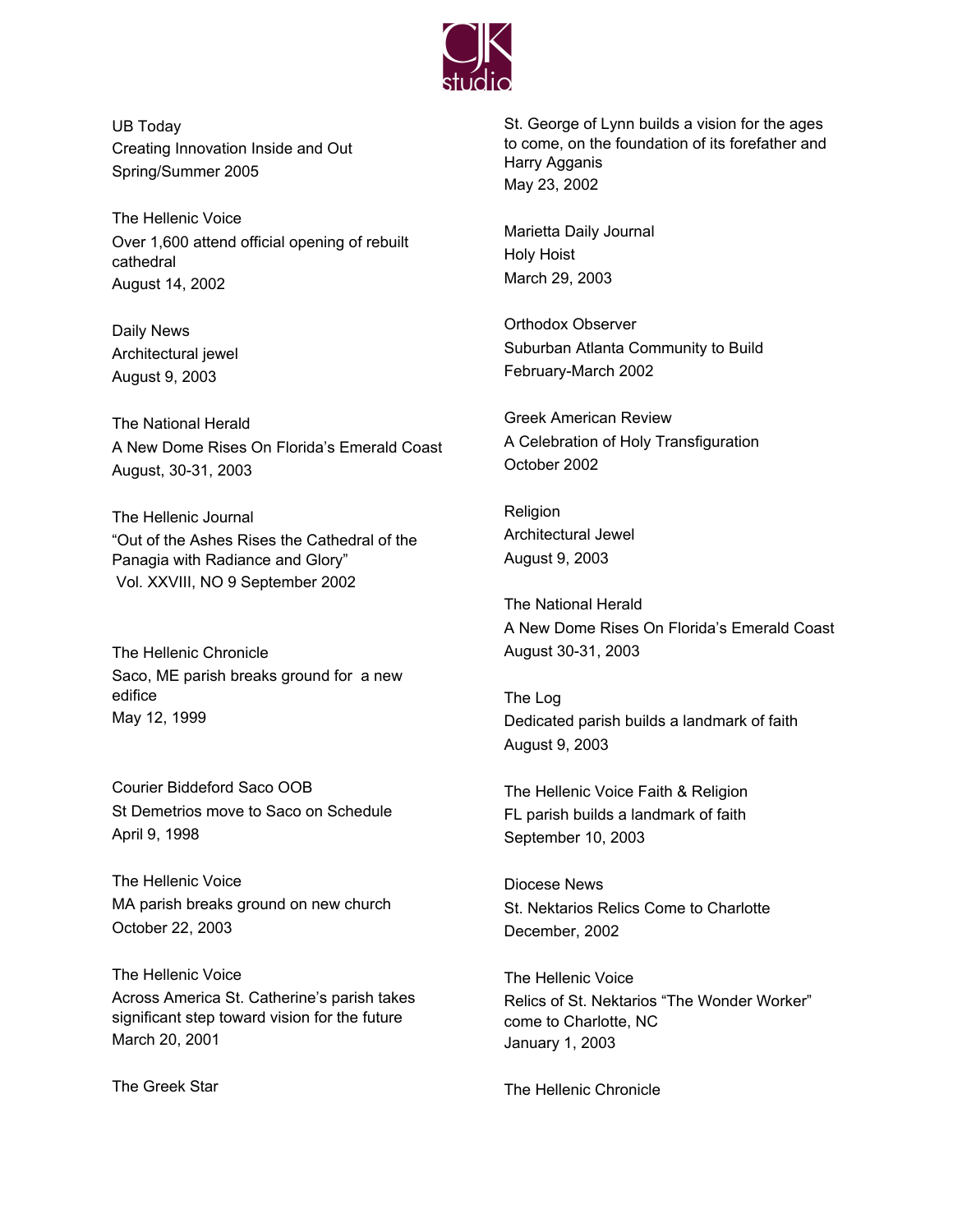

Naples parish establishes splendor of Byzantium on the Florida Gulf April 7, 1999

Orthodox Observer Diocese of Atlanta Archbishop opens the doors of Naples church August 20, 2000

The Greek Star Denver Diocese Center to be built Thursday 10, 1997

The Hellenic Chronicle Hill of Orthodoxy becomes landmark in Denver August 12, 1998

Greek Orthodox Archdiocese of America Orthodoxy in the Heart of America

Denver Diocese to Dedicate New Center October 29, 2002

The Greek Star Opening of the Denver Diocesan Center November 14, 2002

The Hellenic Voice The lighthouse of Orthodoxy opens its doors to the heart of America November 20, 2002

Orthodox Observer A New Beacon of Orthodoxy Shines a Mile High November 2002

Las Vegas Review Journal A place to worship July 26, 1990

The Hellenic Voice Faithful vision, stewardship create a spiritual retreat August 13,2003

The Diocesan Voice Groundbreaking for new St. John Church in Las Vegas March 3, 2002

Las Vegas Review Journal Dome crowns a new church April 10, 1992

The Hellenic Journal St. John the Baptist Church rises majestically in Las Vegas April 23, 1992

Las Vegas Review Journal New Home At Last July 23, 1992

The Hellenic Journal St. John the Baptist opens its doors September 10, 1992

The Diocese Voice New Las Vegas Church Opens January 1993

Las Vegas Review Journal New Church Opens Doors September 20, 1992

Logia Saint John the Baptist Las Vegas, Nevada February 1995

The Hellenic Journal Holy Monastery of the Theotokos August 2003

Hellenic Journal Official Opening of the Holy Monastery of the Theotokos August 2003 Diocesan Voice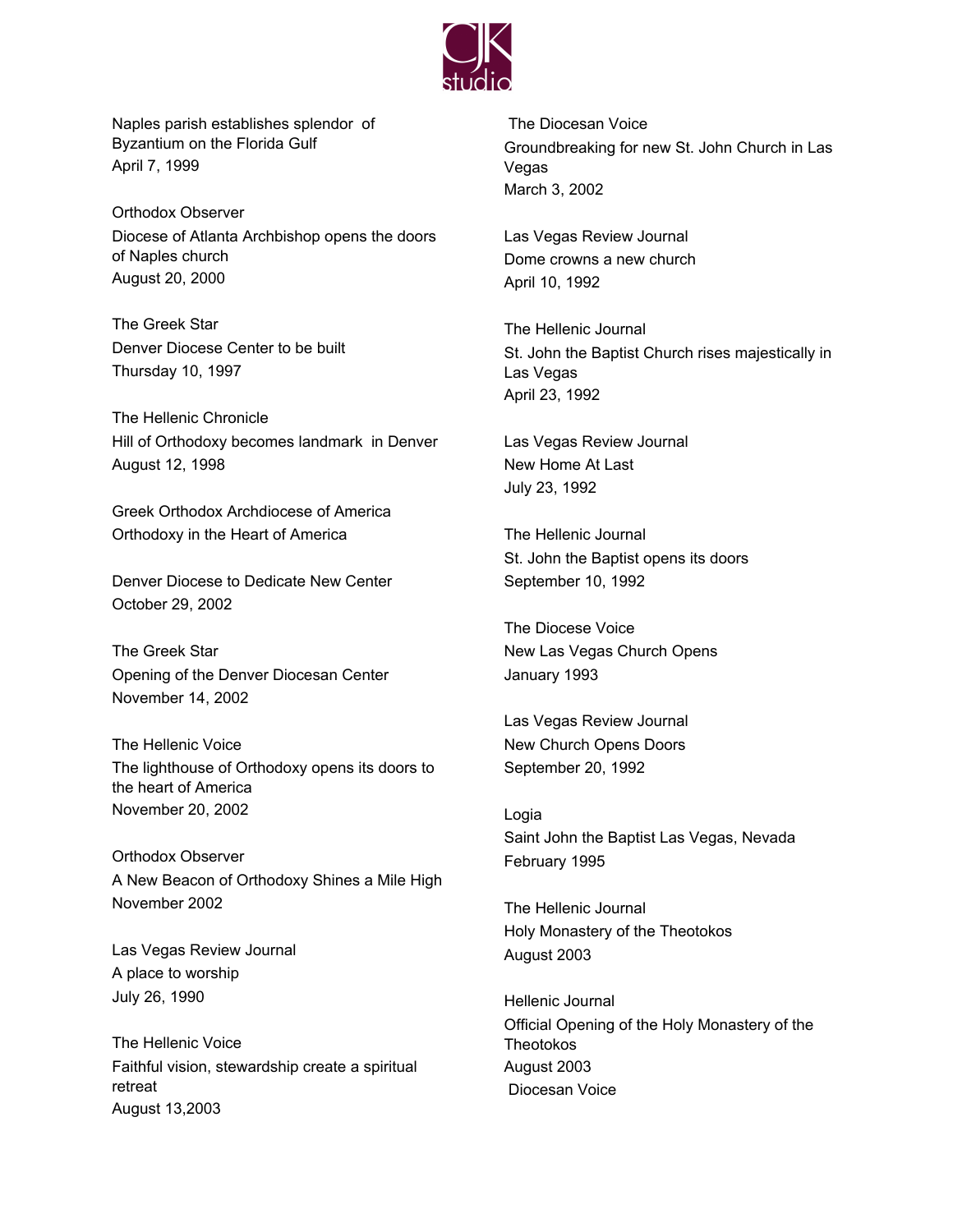

Living Spring Covent to Break Ground July, 1995

Orthodox Observer St. Nicholas Ranch and Retreat Center Marks 20 Years May 31, 2000

Contra Costa Times Parish plans Ground breaking for Church April 16, 1994

The Hellenic Journal Concord church groundbreaking set for late spring May 5, 1994

The Hellenic Journal Concord church to celebrate new construction October 6, 1994

The Greek Star Greek Village celebration marks Church's nameday November 27, 1994

Contra Costa Times Making of an Icon May 13, 1995

Concord Transcript St. Demetrios takes shape – parishioners can hardly wait March 30, 1995

The Hellenic Chronicle St. Demetrios of Concord, CA opens doors, proclaimed architectural landmark August 10, 1995

Concord Transcript Believe in miracles? Father Nick sure does May 11, 1995

Contra Costa Times Greek faith enters another threshold May 13, 1995

The Hellenic Journal St Demetrios church rises as an architectural landmark on the hills of Concord July 13, 1995

Diocesan Voice St. Demetrios, Concord Opens Doors July 1995

The Diocesan Voice St. Nectarios Shrine in Covina January 1993

Religion Church's new home to be a classic July 24, 1993

The Greek Star Construction Begins on St. Katherine's in CA November 17, 1994

The Sacramento Bee Top of the morning at Elk Grove church May 10, 1995

Diocesan Voice Elk Grove Raises Dome July, 1995

Religion St. Katherine Greek Orthodox Church to open in Laguna West October 19,1995

The Sacramento Bee Byzantine Beauty October 29,1995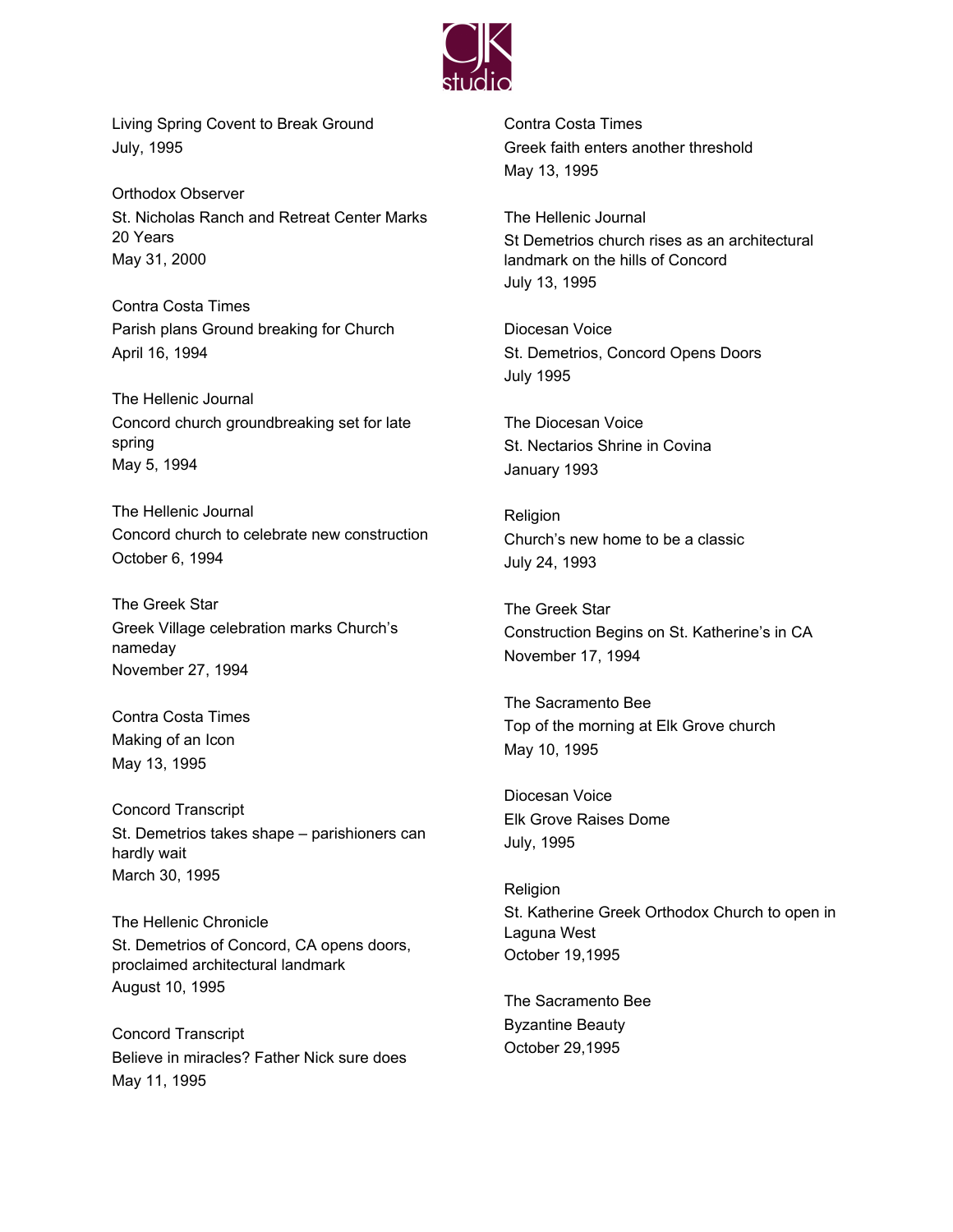

Greek American Review 15 Million Parish in Sacramento, Ca February 2000

The Diocesan Voice St. Nectarios Shrine in Covina January 1993

The Greek Star New Shrine for Cal Church February 1994

The Hellenic Chronicle St. Nectarios Shrine takes big Step to Build its future February 24, 1994

The Greek Star St. Nectarios Shrine building its future October 24, 1994

The Hellenic Chronicle Dedication of Site and groundbreaking set for Nectarios Shrine in Covina, CA November 3, 1994

Diocesan Voice St. Nectarios Groundbreaking Scheduled for November July 1995

The Hellenic Journal A Spiritual sanctuary June 2001

Diocesan Voice St. Basil's San Jose remodels Facilities July 1995

The Hellenic Journal Holy Trinity Church to dedicate new center August 11, 1994

The Greek Star Opening of George and Tula Christopher Center November 17, 1994

The Hellenic Journal Celebration marks opening of Holy Trinity Christopher Athletic Center October 20, 1994

The Hellenic Chronicle Greek Village and California countryside intersect in planned church community September 3, 1992

The Hellenic Chronicle A Dream comes true for Marin County, CA parish July 16, 1992

Saratoga News St. Michael making plans for new church building November 6. 1955

Orthodox Observer Braintree, Mass Church to Celebrate Thyranoixia March 2008

The Hellenic Voice MA parish Breaks ground on new church October 22, 2003

Indystar.com Church lifts golden dome December 26, 2007

Orthodoxy Today .org Orthodox Church Architecture Passes Milestone in America's Heartland January 2, 2008